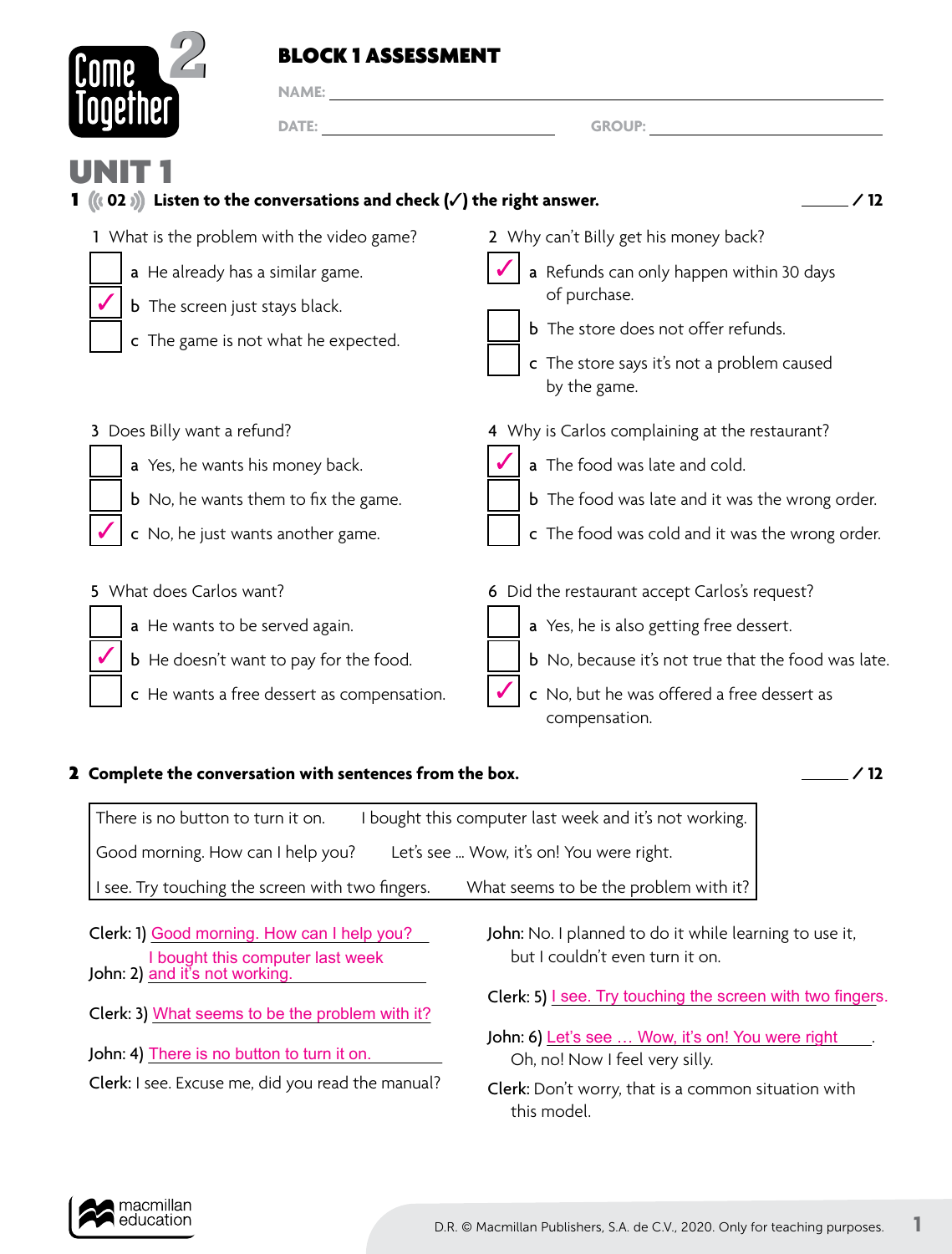# **Come Together 2 BLOCK 1 ASSESSMENT**

### 3 **Read the conversation and write the sentences that express the following ideas. / 12**

| the CD. Then, you can choose anything from the<br>store with a similar price and pay with the card. |
|-----------------------------------------------------------------------------------------------------|
|                                                                                                     |
| Clerk: Could you fill in this form, please? It won't<br>take long.                                  |
| Pepe: Can I use the card right now?                                                                 |
| <b>Clerk:</b> Of course! You can use the card                                                       |
| any time you want.                                                                                  |
| Pepe: That's perfect! Thank you!                                                                    |
| Clerk: You're very welcome.                                                                         |
|                                                                                                     |
|                                                                                                     |

1 An explanation of a problem: <u>It was a gift, but I don't really like this band.</u>

- 2 A rude response to a situation: *That's disappointing. You are of no help!*
- 3 An expression of the will to make a complaint: *I would like to return this CD. Can you take it back*?
- 4 Agreement and acceptance: Well, that's a better solution!
- 5 A polite explanation: I'm afraid it's against the store's policy to give a refund if the item is not faulty.
- 6 An expression of empathy: Let me see what I can do about it.

### **Outcomes**

I can express complaints about a product.

I can listen to and review complaints about products.

I can interpret the general sense, main ideas, and details.

I can make oral complaints.

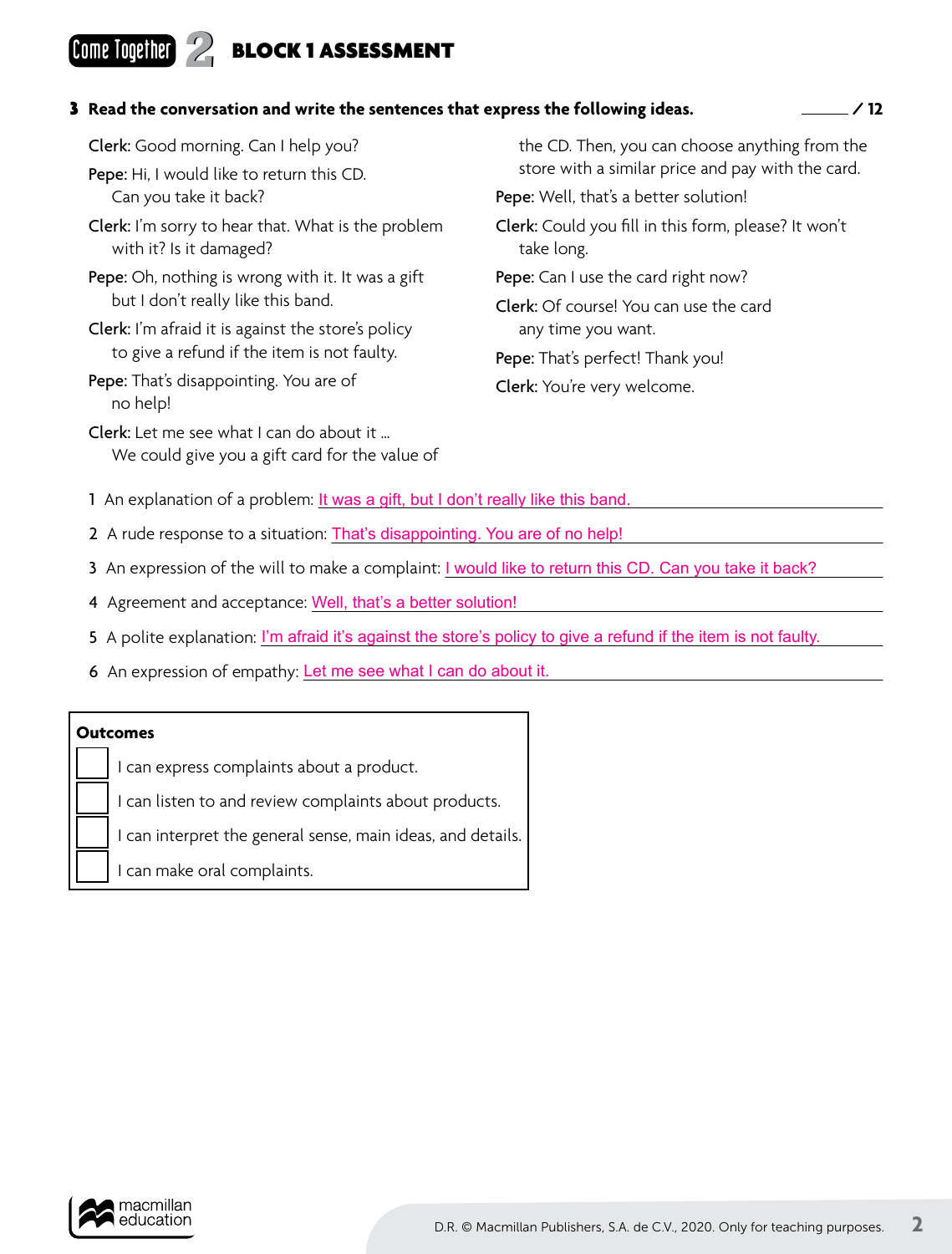## BLOCK 1 ASSESSMENT



**NAME:** 

**DATE:** GROUP: GROUP: **GROUP:**  $\qquad \qquad \text{GROUP:}$ 

# UNIT 2

1 **Read the text and circle the right answer. / 10**

## Chapter 1 Greetings Around the World by Alex Wilson

A custom that exists in every culture is that of people always greeting each other, but the ways and gestures they use differ from country to country. This can be very important when we meet people from other places because something that is very common for us in another country it could be unusual and even rude. This essay will present some of those differences.

You might be surprised, but there are places where handshakes, especially when meeting for the first time, are very rare and considered a bit rude. For example, both in Japan and Thailand, a bow is the proper greeting, but the gesture is a little different. While Japanese bow and avoid direct eye contact, in Thailand, people look at each other when they bow and press their hands together to their chest.

- 1 What is the main idea of the text?
	- a The importance of greetings around the world.
	- b Greeting is universal.
	- c We all greet but we all do it differently.
- 3 What are the three main forms of greeting around the world?
	- a Handshake, eye contact, bowing.
	- b Bowing, kissing, waving hands.
	- c Handshake, bowing, kissing.

Unlike countries like Japan and Thailand, shaking hands is a common practice in many countries such as the United Kingdom and Russia. Nevertheless, there are some differences in this gesture. Like many Mexicans, Russians greet with a very firm handshake; in contrast, people in the United Kingdom prefer a quick and softer handshake.

Finally, another common way to greet people is kissing. This is especially common in Europe. For example, the French commonly greet with a double cheek-to-cheek kiss (sometimes more). Like the French, Italians usually greet with a quick kiss on each cheek. However, not all Europeans like these greetings. Unlike the French or Italians, Germans don't like kissing and prefer a simple handshake.

In conclusion, greetings can vary around the world, but it is important to know the differences in gestures in order to avoid offending someone. Unlike most Mexicans, not everybody feels comfortable with very enthusiastic greetings.

- 2 What idea best represents the idea of the third paragraph?
	- a How to shake hands around the world.
	- b One handshake with different styles.
	- c Handshaking is not for everyone.
- 4 How does bowing differ in Japan and Thailand?
	- (a) In Thailand, they make eye contact and press their hands together.
	- b In Japan, they bow deeper to avoid eye contact.
	- c In Thailand, people shake hands while bowing.
- 5 Besides France, in what other country is it common to kiss twice?
	- a Germany
	- $(b)$ Italy
	- c Mexico



9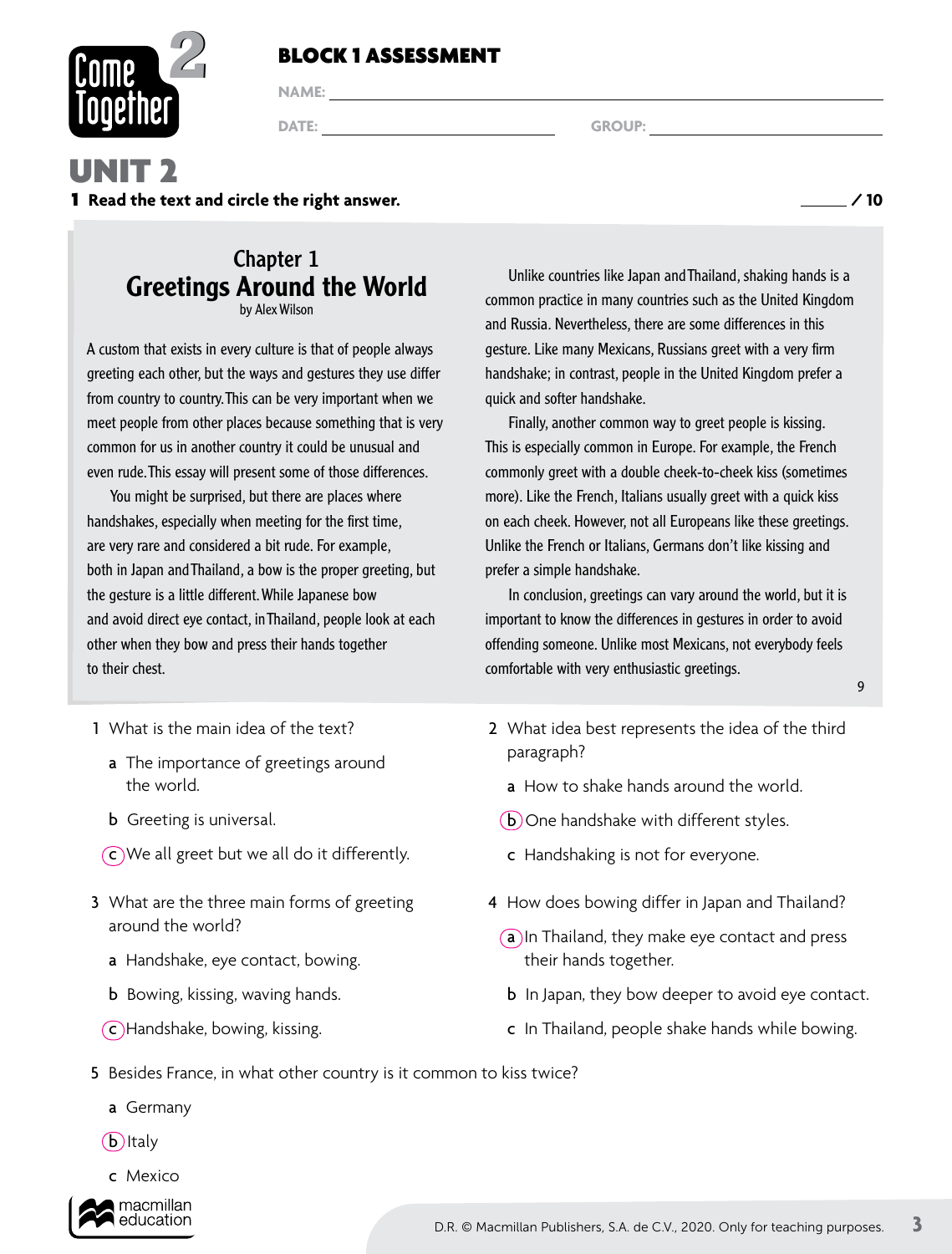# **Come Together 2 BLOCK 1 ASSESSMENT**

Essays from the World

## Chapter 2 Japan: From a Traveler's Letter

- Their country houses are beautiful and very practical. **a** They are made of wood, straw, and paper and are built several centimeters above the ground to avoid humidity. They are also very lightweight, so there is no danger when there are earthquakes. There isn't much furniture in the house, and it is usually small and easy to move. 3
- 1 **b** When travelling around the world you can see 2 many contrasts between different cultures. I finally arrived in Japan after months of travelling and it surprised me. We have many differences, but we also share many similarities.
	- Both Mexico and Japan have many different types of houses depending on factors like the weather and

landscape. For example, some houses from people in states like Yucatán or Guerrero are also made of wood and straw because of the heat. Nevertheless, one surprising feature is that the houses in Japan do not have glass windows. Instead, the windows and both, interior and exterior walls, consist of sliding screens made of wood and rice paper.



In conclusion, although both Mexican and Japanese cultures have many differences, we share some common ground and we have always been good friends. I want to come back soon to learn more about Japan.



Japan is an ancient and beautiful country, and the people are kind, quiet, organized, and very polite. People in Mexico are also kind and polite, but we are quite loud and affectionate. Japanese bow to greet other people and avoid direct eye contact when they talk to you because it is considered rude, which is quite different from our customs in Mexico.

#### 14

### 3 **Complete the sentences using the words from the box. / 10**



- 1 Like many Mexicans, Russians greet with a very firm handshake; in contrast, English people prefer a softer handshake.
- 2 Italians usually greet with a quick kiss on each cheek. However, not all Europeans like these greetings.
- 3 Both in Japan and Thailand, a bow is the proper greeting, but the gesture is different.
- 4 **Unlike** the French or Italians, Germans don't like kissing and prefer a simple handshake.
- 5 While the Japanese bow and avoid direct eye contact, people in Thailand look at each other while they bow. While

### **Outcomes**

**c**

4

 I can read short literary essays and contrast cultural aspects.

 I can read and understand general sense, main ideas, and details of literary essays.

I can describe and compare cultural aspects.

I can review short literary essays.

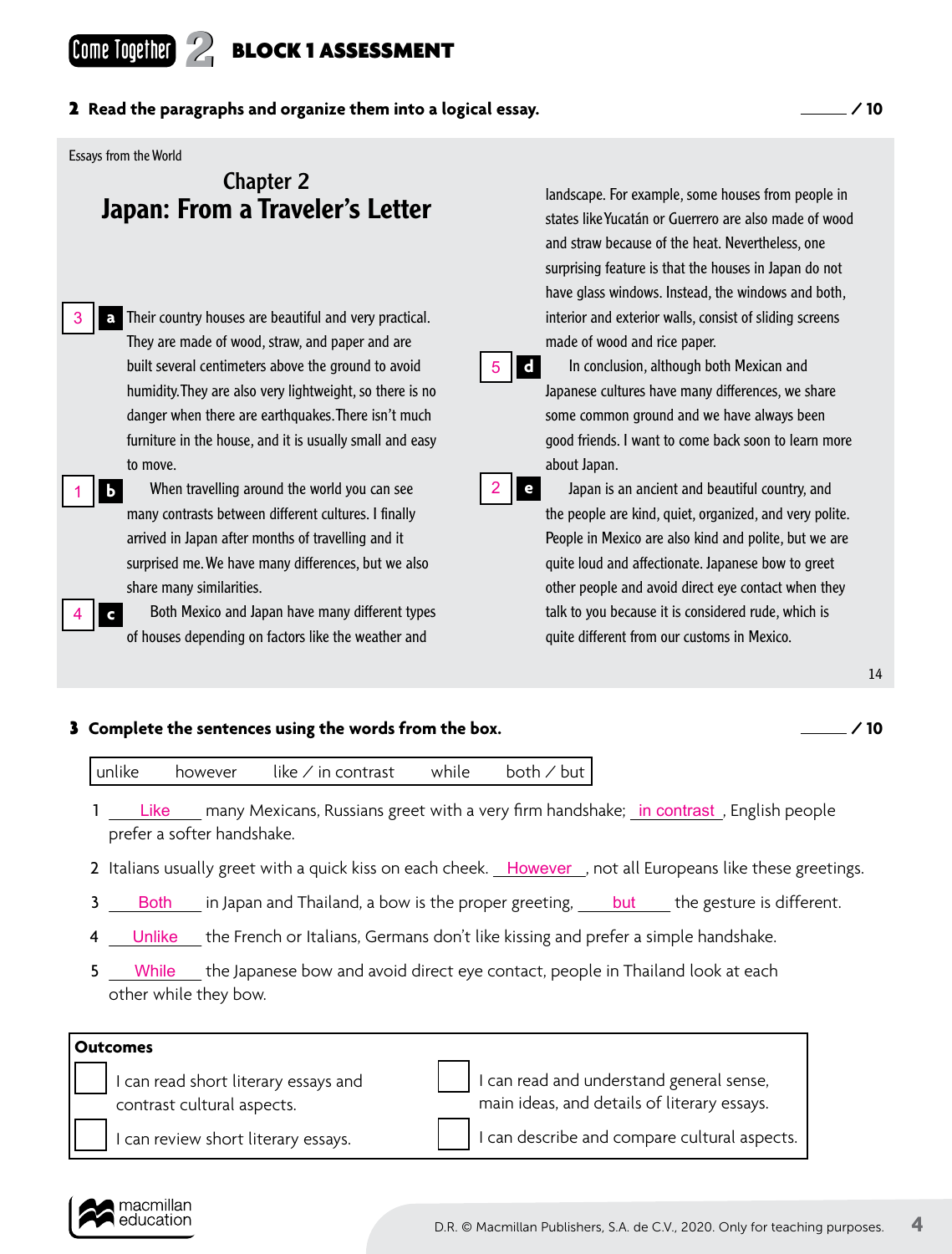## BLOCK 1 ASSESSMENT



**NAME:** 

**DATE:** GROUP:

| UNI<br>1 Read the questions about instructions for kids and adults<br>in case of disaster, and check $(\checkmark)$ the right answer.                                                                                                                                     | ∕ 10                                                                                                                                                                       |
|---------------------------------------------------------------------------------------------------------------------------------------------------------------------------------------------------------------------------------------------------------------------------|----------------------------------------------------------------------------------------------------------------------------------------------------------------------------|
| 1 Where would you find friendlier, easier<br>to understand illustrations?<br>a Children's instructions.<br><b>b</b> Adults' instructions.<br>c Both.                                                                                                                      | 2 Where would you find the sentence: "Turn off gas,<br>water and electricity supplies."?<br>a Children's instructions.<br><b>b</b> Adults' instructions.<br>c Both.        |
| 3 Where would you find the sentence: "Protect<br>children. Keep them away from windows."?<br>a Children's instructions.<br><b>b</b> Adults' instructions.<br>c Both.                                                                                                      | 4 Where would you find the sentence: "It's OK<br>if you're scared. Talk to an adult about it."?<br>a Children's instructions.<br><b>b</b> Adults' instructions.<br>c Both. |
| 5 Can the instructions in a children's poster be useful in the poster for adults?<br>a Yes<br>b No<br>c Only if written in a different form<br>2 $((05))$ Listen to the safety measures in case of an earthquake.<br>Use the imperative form to complete the instructions | ∕ 08                                                                                                                                                                       |
| Don't run<br>1)<br>Stay away from heavy furniture<br>2)                                                                                                                                                                                                                   | since moving too fast can make you fall.<br>s as it may fall on you.                                                                                                       |

- 3) \_\_\_\_\_\_\_\_\_\_\_\_\_\_\_\_\_Don't stand under doorways \_\_\_\_\_\_\_\_\_\_\_\_\_\_\_, they are not safe.
- 4) , identify a safety zone. Plan with your family